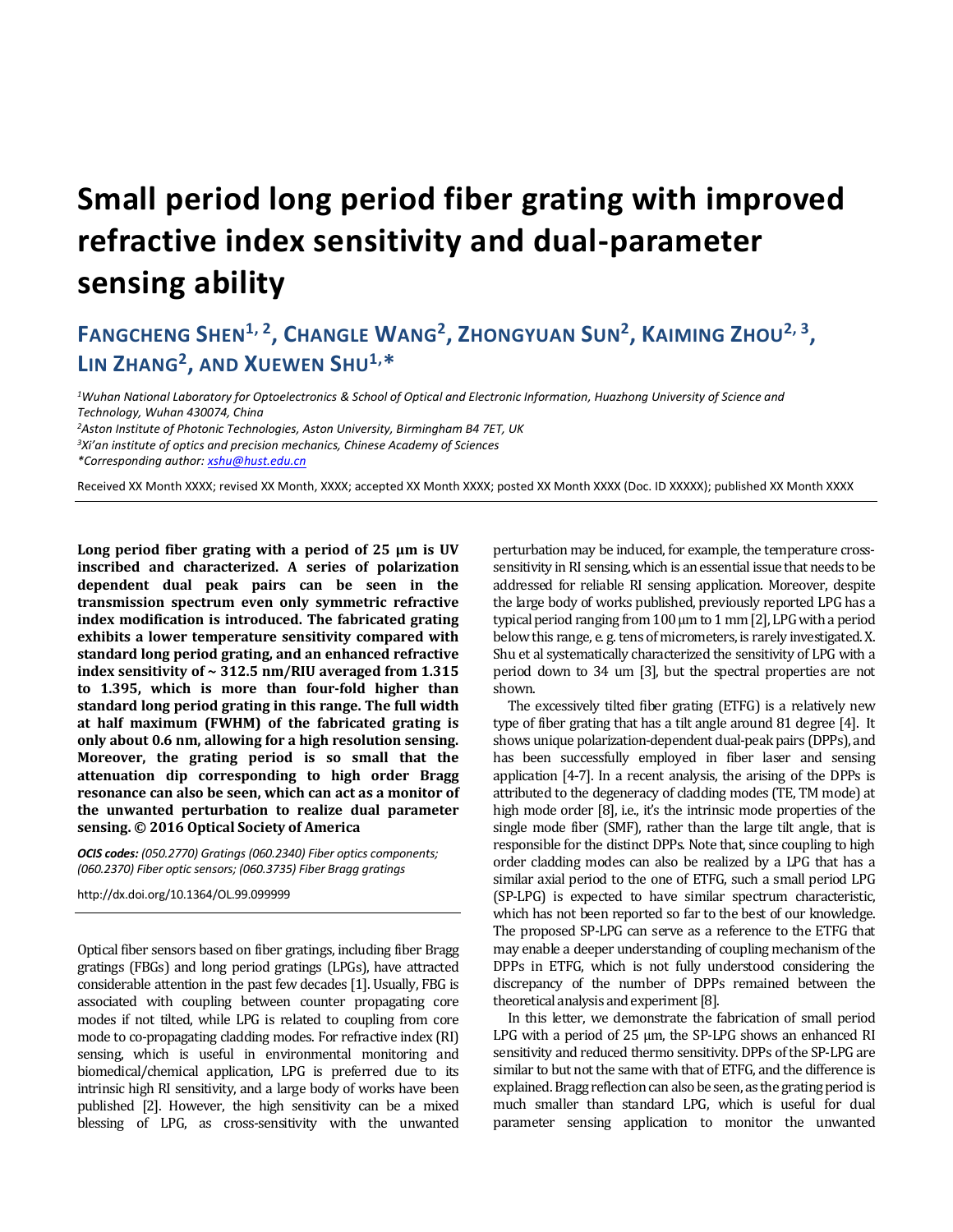perturbation. Sharing the merits of the ETFG, the proposed SP-LPG can relieve the fabrication complexity of the ETFG as no tilt angle control is required.

In our experiment, a frequency doubled  $Ar^+$  laser (central wavelength = 244 nm) is used for the fabrication. The laser source is focused into the core of the hydrogen loaded SMF by a cylindrical lens. The period of the SP-LPG is determined to be 25 μm by the custom-designed amplitude mask, which is placed close to the SMF. After the inscription, the inscribed structure is annealed at 80 ℃ for 48 hours to stabilize the inscribed structure. Fig. 1 shows the structure of the SP-LPG observed under the microscope with conventional bright field microscope technique, where periodic RI perturbation can be seen in the core of the SMF.



**Fig. 1** Microscope image of the inscribed structure, where RI perturbation with a period of 25 μm can be seen.

The transmission spectrum of the SP-LPG measured with an unpolarized light is shown in Fig. 2a, where series of DPPs can be clearly seen. It is worth noting that, in the SP-LPG, the strength of the DPPs is different (strong DPPs and weak DPPs appear alternately), while in the ETFG, the DPPs have almost the same strength. To determine which cladding modes the resonances correspond to, the relationship between the grating period and the wavelength of the strongest coupling is simulated using the same model reported in [8], where the cladding mode index is calculated approximating the fiber as a coreless rod surrounded by air. In the simulation, only cladding modes with the lowest azimuthal order are taken into account, because for untilted grating, coupling to cladding modes with high azimuthal order should be zero for a circularly symmetric RI perturbation[9].

The simulated result is shown in Fig. 2b, where mode index difference between TE and TM mode can be seen. Comparing Fig. 2a with Fig. 2b, it can be found that a good agreement between the experiment and simulation results has been achieved, indicating that the two strong DPPs result from the coupling to the lowest azimuthal order cladding modes with a radial order of 33 and 34, respectively. Discrepancy in the resonant wavelength may result from the approximation used here, and the omission of the UV induced average RI change also lead to some deviation. For the weak DPPs, we believe it generated from the coupling to cladding modes with high azimuthal order, which should be zero theoretically but, for the UV-inscribed SP-LPG concerned here, the index perturbation is not perfectly symmetric since the inscription laser decays when it transmits across the fiber, consequently, the DPPs related to coupling to high azimuthal order cladding modes can be generated, but are very weak.

In contrast, coupling to high azimuthal order cladding modes is significantly enhanced in the ETFG due to the large asymmetry introduced by the excessively tilted grating plane, thus, the strength of the ETFG DPPs is much more uniform. The number of ETFG DPPs given by the experimental results is more than that of the theoretically calculated ones [8], because only cladding modes with the lowest azimuthal order are considered in the simulation, while the coupling to high azimuthal order cladding modes causes the appearance of extra DPPs in the experiment.



**Fig. 2** (a) Transmission spectrum of the SP-LPG probed with un-polarized light, where DPPs with different strength can be seen. (b) Simulated grating period versus the resonant wavelength with TE (black line) and TM (red line) mode for radial order m = 30 to 34.



**Fig. 3** (a) Zoomed transmission spectrum around 1540.5 nm (indicated by red rectangle in Fig. 2a), where the 47th order Bragg resonance can be seen, and the smaller dips corresponding to cladding mode coupling. (b) Reflection spectrum of the 47th order Bragg resonance.

The grating period is so small that, attenuation dip corresponding to high order Bragg resonance can also be seen from Fig. 3a, which shows the zoomed transmission spectrum around 1540.5 nm. For grating with a period of 25μm, the strongest dip corresponds to the 47th order Bragg resonance, and the weak dips are associated with counter-propagating cladding mode coupling. To verify that the strongest dip results from the Bragg resonance, we measured the reflection spectrum of the SP-LPG given in Fig. 3b, where index matching gel is used to eliminate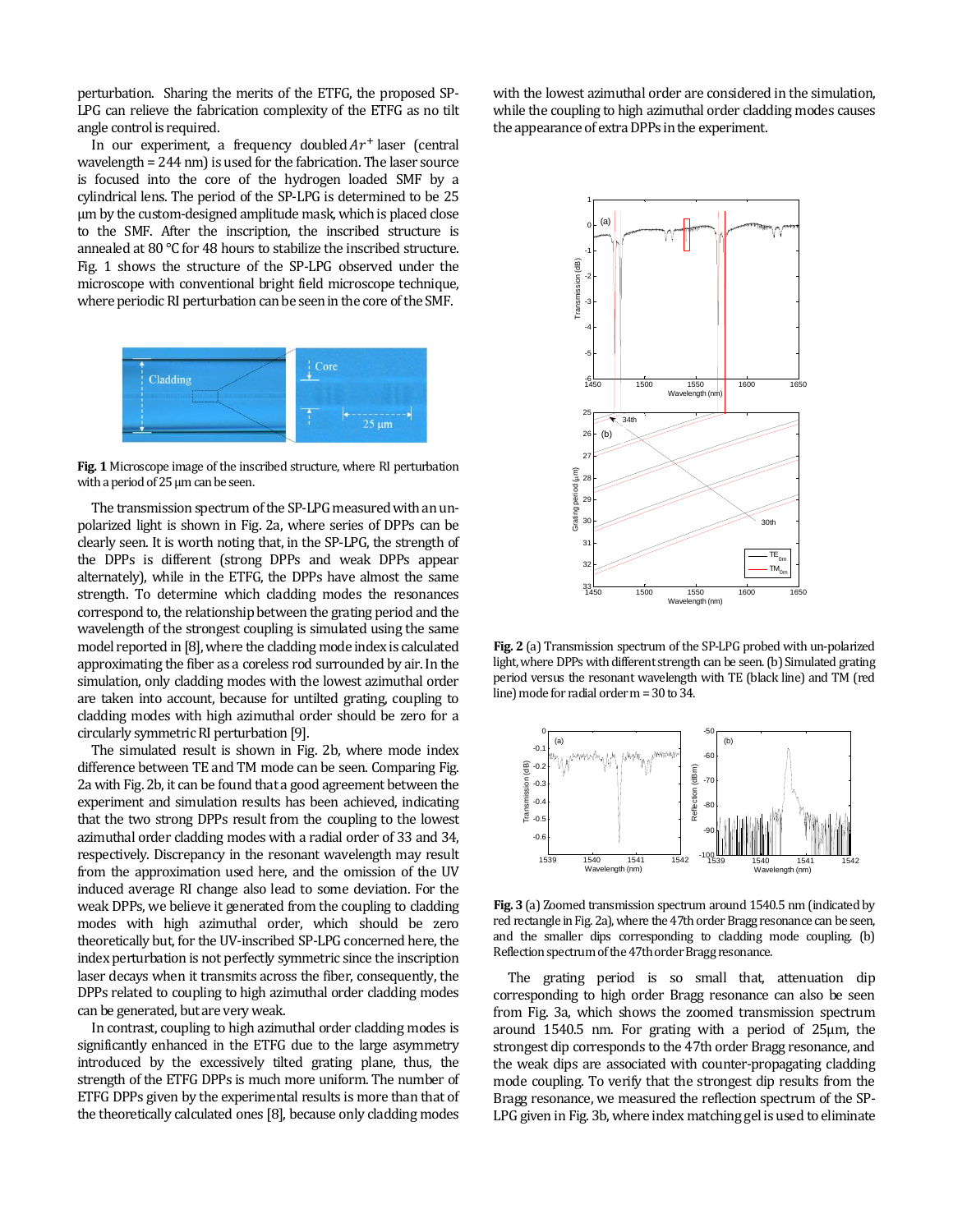the unwanted reflection from the fiber end, and an optical circulator is used to collect the reflected light. The additional Bragg resonance in an LPG spectrum, as previously achieved by the sampled FBG [10], is useful in dual parameter sensing, since the unwanted perturbation that the LPG is sensitive to, need to be monitored to realize reliable sensing application. The strength of the Bragg resonance is relatively weak, which can be enhanced by further reducing the grating period, or by introducing a stronger RI modulation, for example, using femtosecond laser inscription.



Fig. 4 Polarization dependence of: (a) the strong DPP around 1475 nm, and (b) the weak DPP around 1524 nm in transmission.

To characterize the polarization dependency of the DPPs, a polarizer followed by a polarization controller are used to control the polarization state of the light entering the SP-LPG. Fig. 4a shows the zoomed transmission spectrum of the strong DPP around 1475 nm, where orthogonally polarized light is used. We can see that, with a proper choice of the polarization, one of the peak is suppressed to be around 2 dB, while the other is fully exited with a  $\sim$ 11 dB attenuation. Fig. 4b depicts the polarization dependence of the weak DPP around 1524 nm, where a high polarization dependence is also shown: one of the peak can be suppressed to be  $\sim$  0.5 dB, and the other is enhanced to be  $\sim$  0.9 dB when the polarization is properly controlled. Note that such a strong polarization dependence is realized with an almost symmetric inscription, which means that the polarization dependence is related to the intrinsic mode properties of the SMF rather than the asymmetric RI perturbation, although the asymmetry indeed helps to maintain the polarization state of light transmitting through the grating, and to enhance the coupling to high azimuthal order cladding modes [8].



**Fig. 5** (a) Experiment setup used to characterize the polarization dependence of the DPP in reflective mode, where: LS: light source, PC: polarization controller, OC: optical circulator, SP-LPG: small period long period grating, WFM: weak reflecting mirror; (b) Measured polarization dependence of the DPP and Bragg resonance around 1475 nm in reflective mode. Inset shows the scaled spectra of the 49th order Bragg resonance.

The polarization dependence of the DPP is also characterized in reflective mode with the experiment setup depicted in Fig. 5a, where a weak reflection mirror (Fresnel reflection of the FC/PC fiber connector here) is used to have a good visibility of the Bragg reflection. The measured results are shown in Fig. 5b, where we can see that the visibility of the 49th order Bragg resonance, which can hardly be seen in the transmission spectrum (Fig. 4a), is significantly improved in this way. The polarization dependence of the DPP is also enhanced since the light passes through the SP-LPG twice. The enhanced polarization dependence can be useful in strength based sensing application, for example, twist sensing [7], as the perturbation-induced strength change is also increased. We can also see from the inset of Fig. 5b that the Bragg resonance is polarization insensitive, indicating a good symmetry of the UVinduced RI modification.



**Fig. 6** Variation of the peak wavelength when the SP-LPG is immersed into solution with different RI. The averaged RI sensitivity of the DPP is more than 300 nm/RIU, while the Bragg resonance is insensitive to surrounding RI change.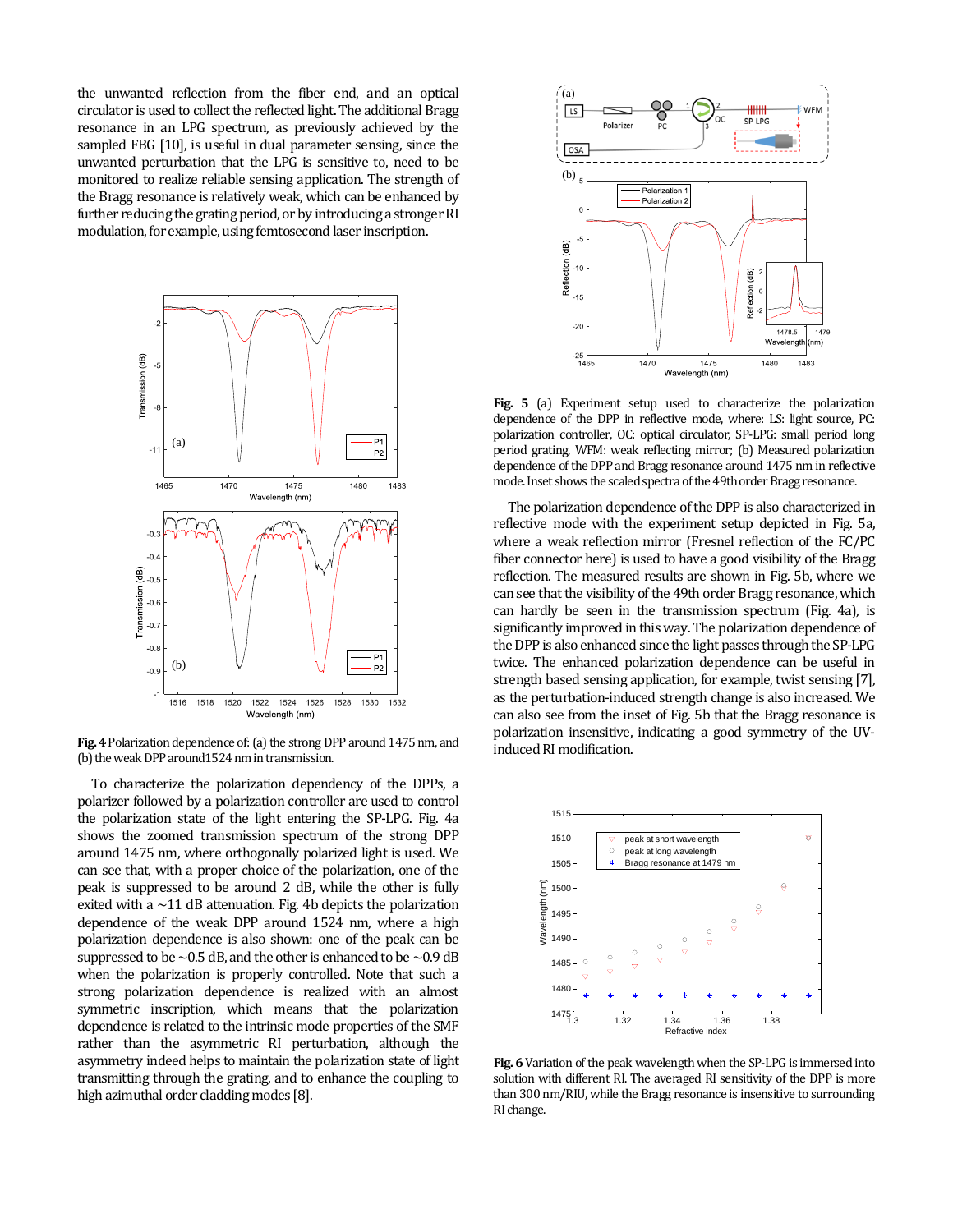The sensing potential of the SP-LPG was also evaluated, we immersed the SP-LPG into solutions with different RIs at room temperature, and tracked the wavelength variation of the three resonances shown in Fig. 5b. The SP-LPG was kept straight for all the measurement. It should be noticed that, the full width at half maximum (FWHM) of the fully exited peak of the SP-LPG is only  $\sim$ 0.6 nm, which is much narrower than that of normal LPG(20 to 30 nm range for LPG with a period around 550 to 600 μm [11]) and in consequence, allows for a higher resolution measurement. The measured wavelength evolution against RI is shown in Fig. 6, where we can see that the Bragg resonance is insensitive to RI change as expected, and the small variation of the Bragg wavelength may result from the room temperature fluctuation. It can also be seen from Fig. 6 that both peak wavelengths of the DPP increase with the RI, but the wavelength increasing rate of the peak at short wavelength side is higher than the one at long wavelength side, as a result, the wavelength separation between the DPP decreases with an increasing RI.This is consistent with the ETFG, as the mode index difference is related to the RI difference between the cladding and the surrounding environment, which approaches zero as the surrounding RI increases. The wavelength change of peak at long wavelength is  $\sim$ 25 nm when the RI is increased from 1.315 to 1.395, suggesting an averaged RI sensitivity of  $\sim$ 312.5 nm/RIU, which is more than four-fold higher than normal LPG, and two-folder higher than LPG specially designed for enhanced refractive index sensitivity where internal geometric bending is introduced[12].



**Fig. 7** Variation of the peak wavelength with different temperature. The temperature sensitivity of the DPP is significantly lower than that of the Bragg resonance.

To realize reliable sensing with an LPG based sensor, it is essential to eliminate the cross talk with respect to the unwanted perturbation, such as the temperature cross-sensitivity in RI sensing, which has been previously addressed using a sampled FBG [10], and/or with the help of one more sensing element, for example, an additional FBG as suggested by Patrick et al. [13]. For the SP-LPG considered here, thanks to the much smaller grating period, the co-existed Bragg resonance can act as a temperature monitor to solve the cross-sensitivity problem. Fig. 7 shows the temperature response of the SP-LPG, where the Bragg resonance shows a sensitivity of 12.3 pm/℃, which is comparable with previously reported results, while the temperature sensitivity of

the DPP is only 7.3 pm/℃ for the peak at short wavelength side, and 6.3 pm/℃ for the long wavelength side one. Considering the intrinsic low temperature cross sensitivity of the SP-LPG, the Bragg resonance can also be used to monitor other perturbation if necessary.

In conclusion, long period grating with a much small period of 25μm is fabricated by UV laser in hydrogen loaded single mode fiber, and the fabricated SP-LPG shows a series of polarization dependent DPPs even no polarization related inscription is introduced. The DPPs are similar to but not the same with the ones in ETFG. In the SP-LPG, the strength of the DPPs is different (strong DPPs and weak DPPs appear alternately), while in the ETFG, the DPPs have almost the same strength. Comparison with simulation result suggests that coupling to cladding mode with lowest azimuthal order generates the polarization dependent DPPs in a SP-LPG. The grating period is so small that high order Bragg resonance can also be seen, which can be used to monitor the unwanted perturbation that may deteriorate the sensing accuracy. The SP-LPG shows an improved RI sensitivity that is more than four-fold higher than normal LPG, and a suppressed temperature cross-sensitivity that is even smaller than FBG. Thanks to the significantly reduced FWHM of the SL-LPG attenuation band, a much higher resolution can be achieved. Apart from acting as a highly sensitive RI sensor with an improved resolution and dualparameter sensing ability, the SP-LPG can also serve as a reference to the ETFG to deepen the understanding of the coupling mechanism, and of the effect of the tilt angle, which is less explored even though quite a lot of experiment works have been reported.

**Funding.**Wuhan National Laboratory for Optoelectronics Director Fund.

**Acknowledgments**. FS acknowledges China scholarship Council for financial support, and thanks Dr. Zhijun Yan for the useful discussion.

## **References**

- 1. A. D. Kersey, M. A. Davis, H. J. Patrick, M. LeBlanc, K. P. Koo, C. G. Askins, M. A. Putnam, and E. J. Friebele,J. Lightwave Technol. **15**, 1442 (1997).
- 2. S. W. James, and R. P. Tatam, Meas. Sci. Technol. **14**, R49 (2003).
- 3. X. Shu, L. Zhang, and I. Bennion,J. Lightwave Technol. **20**, 255 (2002).
- 4. K. Zhou, L. Zhang, X. Chen, and I. Bennion, Opt. Lett. **31**, 1193(2006).
- 5. C. Mou, P. Saffari, H. Fu, K. Zhou, L. Zhang, and I. Bennion, Appl. Opt. **48**, 3455 (2009).
- 6. Z. Zhang, C. Mou, Z. Yan, Y. Wang, K. Zhou, and L. Zhang, Opt. Express **23**, 1353 (2015).
- 7. C. Mou, Z. Yan, K. Zhou, and L. Zhang, Optical Sensors New Developments and Practical Applications(2014).
- 8. Z. Yan, H. Wang, C. Wang, Z. Sun, G. Yin, K. Zhou, Y. Wang, W. Zhao, and L. Zhang, Opt. Express **24**, 12107 (2016).
- 9. T. Erdogan, J.Opt. Soc. of Am. A **14**, 1760 (1997).
- 10. X. Shu, B. A. L. Gwandu, Y. Liu, L. Zhang, and I. Bennion, Opt. Lett. **26**, 774 (2001).
- 11. A. M. Vengsarkar, P. J. Lemaire, J. B. Judkins, V. Bhatia, T. Erdogan, and J. E. Sipe, J. Lightwave T. **14**, 58 (1996).
- 12. F. Chiavaioli, C. Trono, and F. Baldini, Appl. Phys. Lett. **102**, 231109 (2013).
- 13. H. J. Patrick, A. D. Kersey, and F. Bucholtz, J. Lightwave Technol. 1998, **16**, 1606 (1998).